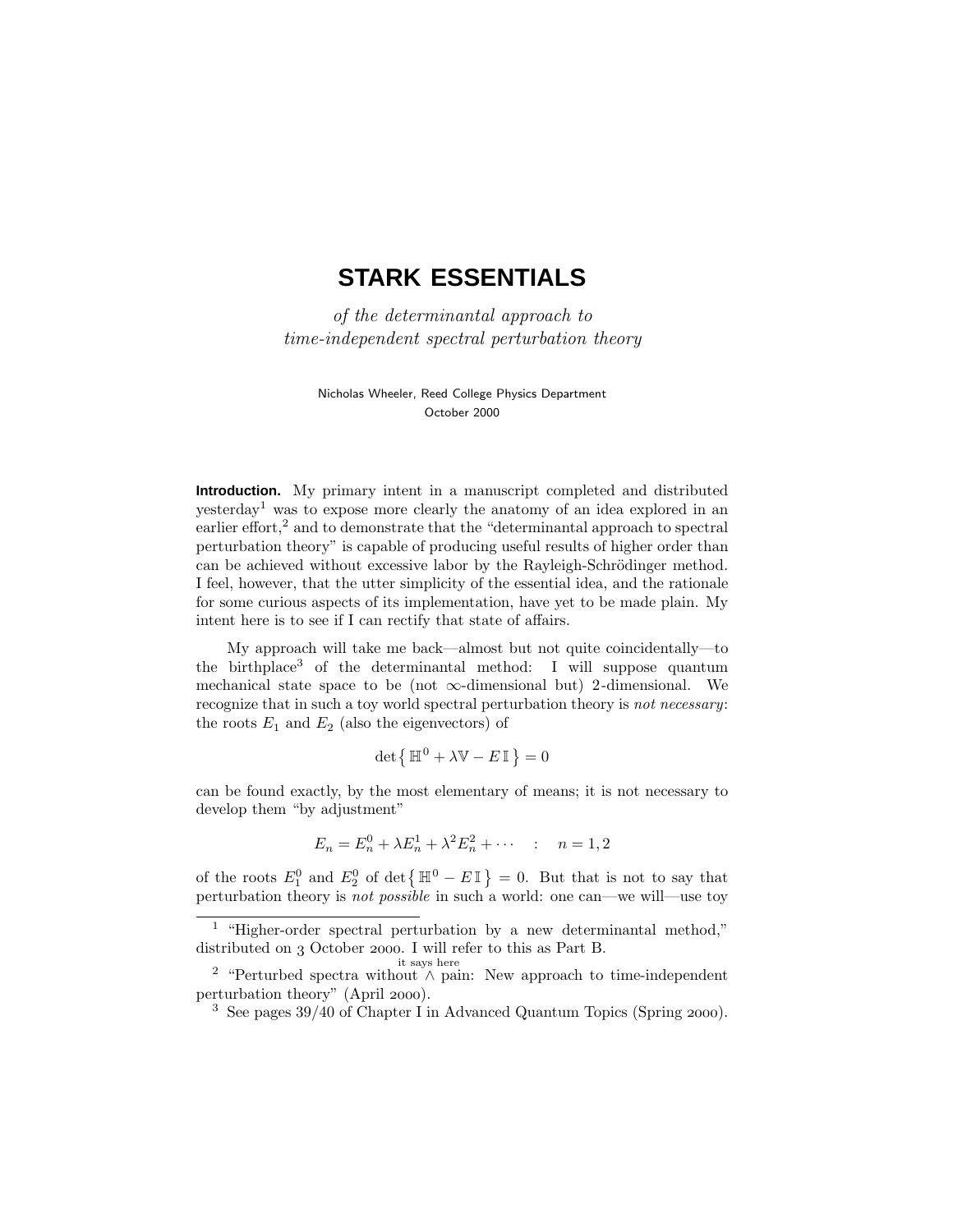perturbation theory to illustrate features of real-world theory. Our results will even serve to provide independent confirmation of the accuracy of some of the unfamiliar results reported in Part B.

I have organized my remarks around *Mathematica* commands illustrative of the simple points at issue, and it is my hope/expectation that my reader will be *executing* those commands as he/she works through my text. I will distribute a notebook "DeterminantalMethod2D.nb" to make that easy.

## **Basic plan of attack.** Define<sup>4</sup>

$$
\mathbb{H}^{0} = \begin{pmatrix} U_1 & 0 \\ 0 & U_2 \end{pmatrix} : \text{unpert} = \begin{pmatrix} \mathsf{U}_1 & 0 \\ 0 & \mathsf{U}_2 \end{pmatrix}
$$

$$
\mathbb{V} = \begin{pmatrix} V_{11} & V_{12} \\ V_{21} & V_{22} \end{pmatrix} : \text{pert} = \begin{pmatrix} \mathtt{a} & \mathtt{b} \\ \mathtt{c} & \mathtt{d} \end{pmatrix}
$$

$$
\text{unit} = \begin{pmatrix} 1 & 0 \\ 0 & 1 \end{pmatrix}
$$

Command

and<sup>5</sup>

$$
Det [ \text{ unpert} + \lambda \text{ pert} - W \text{ unit } ] \tag{1}
$$

and get

$$
W^2 - aW\lambda - dW\lambda - bc\lambda^2 + ad\lambda^2 - WU_1 + d\lambda U_1 - WU_2 + a\lambda U_2 + U_1U_2
$$

Pretend not to notice that that the roots of that polynomial (of second order in *W*) are given by the quadratic formula. Announce to *Mathematica* our decision to work in (say) sixth order, and to concern ourselves with the induced displacement

$$
U_1 \longrightarrow U_1 + \lambda W_1 + \lambda^2 W_2 + \cdots
$$

of—specifically— $U_1$  (rather than  $U_2$ ) by commanding

$$
\%/\mathbf{.W} \rightarrow \mathbf{U}_1 + \lambda \mathbf{W}_1 + \lambda^2 \mathbf{W}_2 + \lambda^3 \mathbf{W}_3 + \lambda^4 \mathbf{W}_4 + \lambda^5 \mathbf{W}_5 + \lambda^6 \mathbf{W}_6
$$

Group terms according to the power of their *λ*-dependence by commanding

Series[ %, { *λ,* 0*,* 6 } ]

The  $\mathrm{output}^6$  is of such a form

$$
D_1\lambda + D_2\lambda^2 + \cdots + D_6\lambda^6
$$

as to motivate the definitions

<sup>4</sup> I use U to denote Unperturbed spectral values because *Mathematica* has preempted E.

<sup>&</sup>lt;sup>5</sup> *Mathematica* has a curious aversion to doubly indexed matrix elements.

<sup>&</sup>lt;sup>6</sup> Notice that we have been careful to discard terms of orders  $\lambda^7, \ldots, \lambda^{12}$ which, though present, are misleading.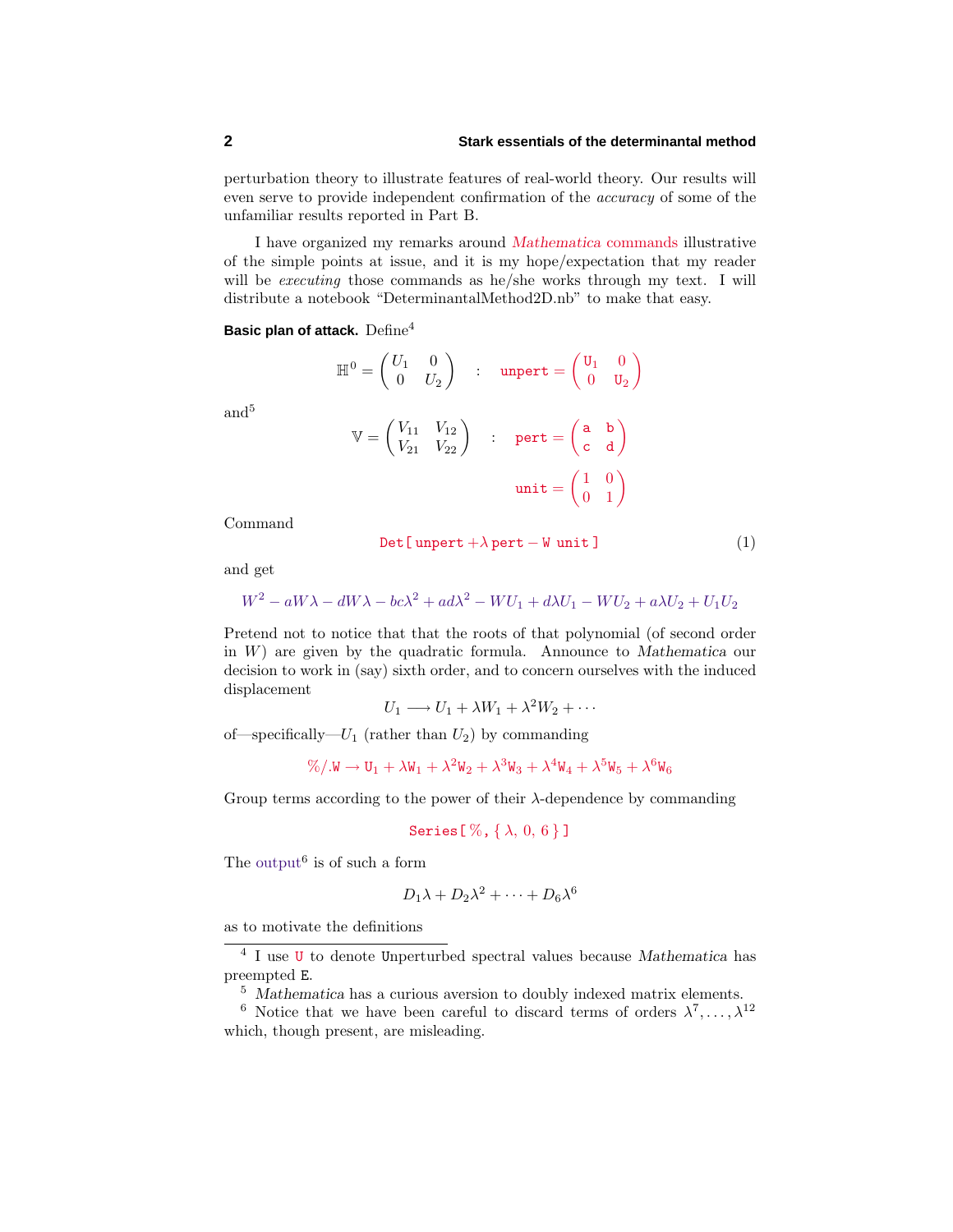## **Basic plan of attack 3**

$$
D_1 = -aU_1 + aU_2 + U_1W_1 - U_2W_1
$$
  
\n
$$
D_2 = -b c + a d - aW_1 - dW_1 + W_1^2 + U_1W_2 - U_2W_2
$$
  
\n
$$
D_3 = -aW_2 - dW_2 + 2W_1W_2 + U_1W_3 - U_2W_3
$$
  
\n
$$
D_4 = W_2^2 - aW_3 - dW_3 + 2W_1W_3 + U_1W_4 - U_2W_4
$$
  
\n
$$
D_5 = 2W_2W_3 - aW_4 - dW_4 + 2W_1W_4 + U_1W_5 - U_2W_5
$$
  
\n
$$
D_6 = W_3^2 + 2W_2W_4 - aW_5 - dW_5 + 2W_1W_5 + U_1W_6 - U_2W_6
$$

These we set equal to zero and proceed to solve serially for  $W_1, \ldots, W_6$ <sup>7</sup> We command

$$
\text{Solve} \, [\,D_1 = 0, \ W_1 \,]
$$

and get back the response  $\mathbb{W}_1 \to \texttt{a}$ . To translate from *Mathematica*'s notation to our orthodox notation, command

$$
\mathtt{a} \mathbin{/} . \{\mathtt{a} \mathbin{\rightarrow} \mathtt{V}_{11}, \mathtt{b} \mathbin{\rightarrow} \mathtt{V}_{12}, \mathtt{c} \mathbin{\rightarrow} \mathtt{V}_{21}, \mathtt{d} \mathbin{\rightarrow} \mathtt{V}_{22}\}
$$

and obtain

$$
W_1 = V_{11} \tag{2.1}
$$

To proceed to the next domino, command

$$
D_2 / . W_1 \rightarrow a
$$
  
Solve  $[ % \infty = 0, W_2]$   

$$
W_2 \rightarrow \frac{bc}{U_1 - U_2}
$$

Translate

and get

$$
\frac{\texttt{b}\,\texttt{c}}{\texttt{U}_1 - \texttt{U}_2} \mathbin{/.} \{\texttt{a} \rightarrow \texttt{V}_{11}, \texttt{b} \rightarrow \texttt{V}_{12}, \texttt{c} \rightarrow \texttt{V}_{21}, \texttt{d} \rightarrow \texttt{V}_{22}\}
$$

and obtain

$$
W_2 = \frac{V_{12}V_{21}}{U_1 - U_2} \tag{2.2}
$$

Repeat the cycle

$$
D_3 / . \{ W_1 \rightarrow a, W_2 \rightarrow \frac{b \ c}{U_1 - U_2} \}
$$
  
 
$$
Solve \left[ \% = 0, W_3 \right]
$$
  
 
$$
W_3 \rightarrow \frac{a b c - b c d}{(U_1 - U_2)^2}
$$
  

$$
\frac{a b c - b c d}{(U_1 - U_2)^2} / . \{a \rightarrow V_{11}, b \rightarrow V_{12}, c \rightarrow V_{21}, d \rightarrow V_{22} \}
$$

<sup>&</sup>lt;sup>7</sup> The Rayleigh-Schrödinger formalism—indeed: every perturbation theory I can think of—presents a similar "row of dominoes."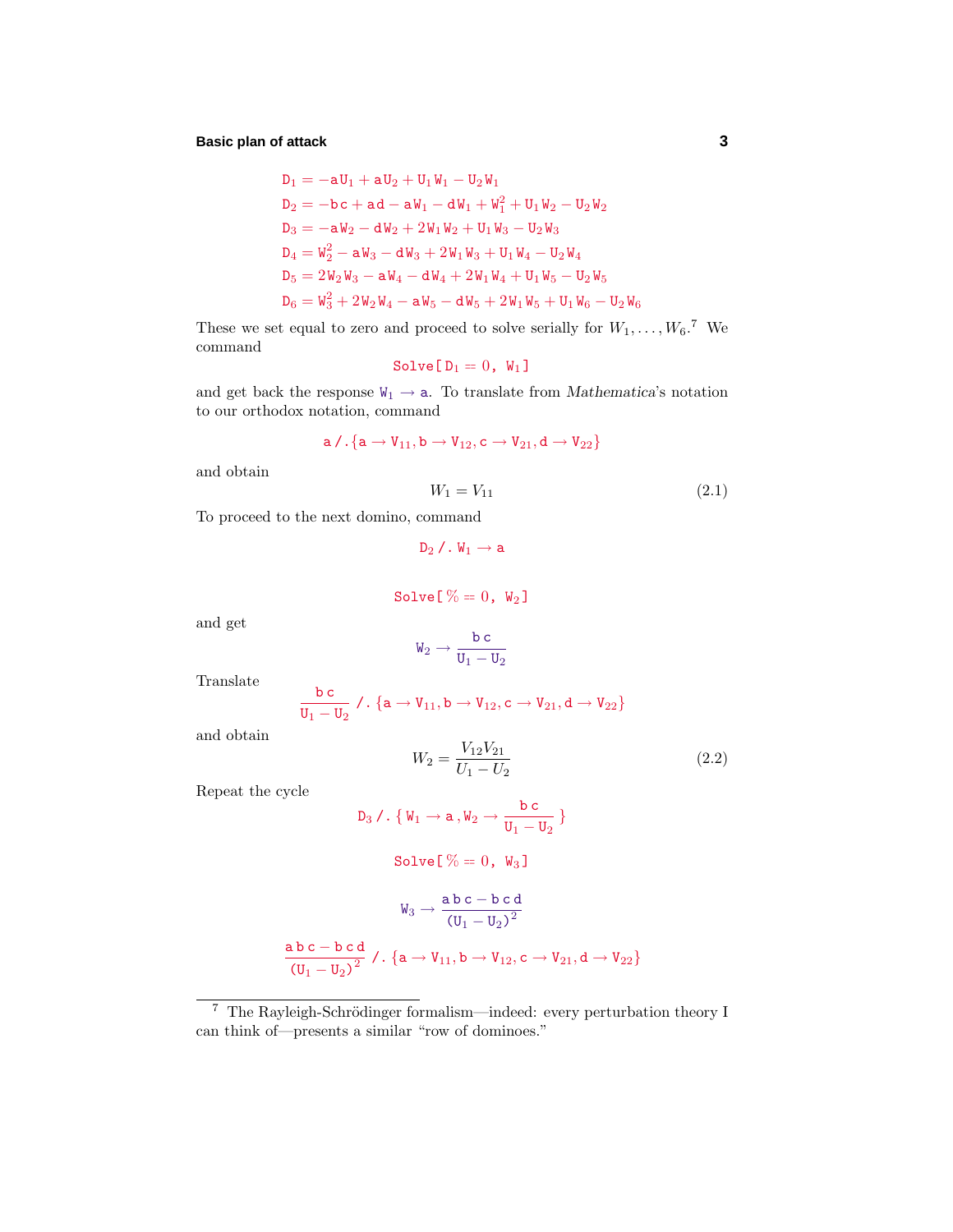#### **4 Stark essentials of the determinantal method**

and obtain

$$
W_3 = -\frac{V_{12}V_{21}(V_{11} - V_{22})}{(U_1 - U_2)^2}
$$
\n(2.3)

Similarly

$$
W_4 = +\frac{\boxed{\text{numerator}}_4}{(U_1 - U_2)^3} \tag{2.4}
$$

$$
W_5 = -\frac{\boxed{\text{numerator}}}{(U_1 - U_2)^4} \tag{2.5}
$$

$$
W_6 = + \frac{\boxed{\text{numerator}}}{(U_1 - U_2)^5} \tag{2.6}
$$

where Simplify [%] supplies

$$
\boxed{\frac{\text{numerator}}{\text{numerator}}_4 = V_{12}V_{21}(V_{11}^2 - V_{12}V_{21} - 2V_{11}V_{22} + V_{22}^2)}
$$
\n
$$
\boxed{\frac{\text{numerator}}{\text{numerator}}_5 = V_{12}V_{21}(V_{11} - V_{22})(V_{11}^2 - 3V_{12}V_{21} - 2V_{11}V_{22} + V_{22}^2)}
$$
\n
$$
\boxed{\frac{\text{numerator}}{\text{numerator}}_6 = V_{12}V_{21}(V_{11}^4 + 2V_{12}^2V_{21}^2 - 4V_{11}^3V_{22} - 6V_{12}V_{21}V_{22}^2 + V_{22}^4 + 6V_{11}^2(V_{22}^2 - V_{12}V_{21}) + 4V_{11}(3V_{12}V_{21}V_{22} - V_{22}^3))}
$$

**Comparison with the implications of exact analysis.** In 2-dimensional theory exceptionally—it is possible/easy to proceed *exactly*: one has only to solve a quadratic polynomial to obtain<sup>3</sup>

$$
W_1 = \frac{1}{2} \Biggl\{ \Biggl[ (U_1 + \lambda V_{11}) + (U_2 + \lambda V_{22}) \Biggr] + \sqrt{\Bigl[ (U_1 + \lambda V_{11}) - (U_2 + \lambda V_{22}) \Bigr]^2 + 4\lambda^2 V_{12} V_{21}} \Biggr\}
$$
(3.1)  

$$
W_2 = \frac{1}{2} \Biggl\{ \Biggl[ (U_1 + \lambda V_{11}) + (U_2 + \lambda V_{22}) \Biggr] - \sqrt{\Bigl[ (U_1 + \lambda V_{11}) - (U_2 + \lambda V_{22}) \Bigr]^2 + 4\lambda^2 V_{12} V_{21}} \Biggr\}
$$
(3.2)

Expansion of the right side of (4.1)—the work of an instant for *Mathematica* precisely reproduces (2).

Formulæ for the perturbation of  $U_2$  can be obtained substitutionally from (2):  $1 \rightleftarrows 2$ , and agree with results obtained by expansion of (3.2).

**Comparison with the results of the general theory.** The constrained sums present in the formulæ (B35) in which the determinantal method (also, of course, the Rayleigh-Schrödinger method) culminates...collapse into single terms in the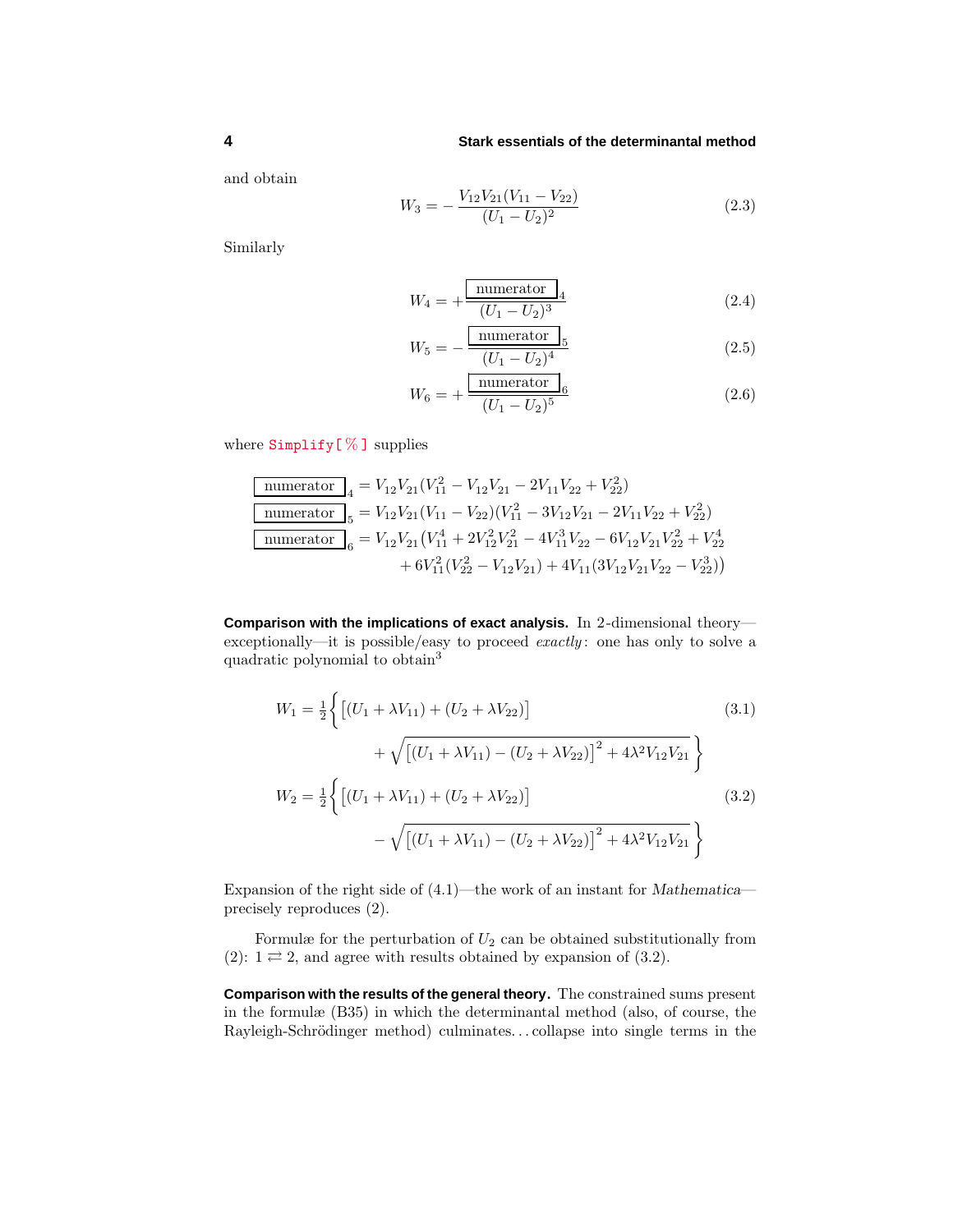#### **Comparison with the results & methods of the general theory 5**

2-dimensional case. We have, in the present notation,

$$
W_1 = V_{11}
$$
  
\n
$$
W_2 = -\frac{V_{12}V_{21}}{U_2 - U_1}
$$
  
\n
$$
W_3 = \frac{V_{12}V_{22}V_{21}}{(U_2 - U_1)^2} - V_{11} \cdot \frac{V_{12}V_{21}}{(U_2 - U_1)^2}
$$
  
\n
$$
= -\frac{V_{12}V_{21}(V_{11} - V_{22})}{(U_2 - U_1)^2}
$$
  
\n
$$
W_4 = \left[\frac{V_{12}V_{21}}{U_2 - U_1}\right] \left[\frac{V_{12}V_{21}}{(U_2 - U_1)^2}\right] - V_{11}^2 \frac{V_{12}V_{21}}{(U_2 - U_1)^3}
$$
  
\n
$$
+ V_{11} \left[\frac{2}{(U_2 - U_1)^3}\right] V_{12}V_{22}V_{21} - \frac{1}{(U_2 - U_1)^3} V_{12}V_{22}^2V_{21}
$$
  
\n
$$
= \frac{V_{12}V_{21}(V_{12}V_{21} - V_{11}^2 + 2V_{11}V_{22} - V_{22}^2)}{(U_2 - U_1)^3}
$$

These specialized implications of general formulæ are readily seen to be in precise agreement with the results (2) of direct calculation*...* which is gratifying, and inspires confidence in the accuracy of the conclusions reached by intricate analysis in Part B. I leave to my industrious reader the pleasure of showing that the agreement is precise also in  $5<sup>th</sup>$  and  $6<sup>th</sup>$  order.

**Comparison with the methods of the general theory.** Notice first of all how much more complicated the argument would have been if—with Rayeigh-Schrödinger —we had had to concern ourselves, on a parallel track, with the (at each step renormalized) eigenvectors. All of that, in contexts where we have physical interest only in the perturbed spectrum, would have been extraneous effort*...* which touches upon the main selling point of the determinantal method.

The direct/elementary calculation so casually taken at (1) becomes increasingly awkward as the dimension of  $\mathbb{H}^0$  becomes large, and is not feasible (or even meaningful) in the  $\infty$ -dimensional limit. If any step toward creation of the determinantal method can be said to approach dim brilliancy, it is surely the step where I introduce<sup>8</sup> this "remarkable identity which deserves to be better known:"

$$
\det(\mathbb{I} + \lambda \mathbb{M}) = 1 + \lambda T_1 + \frac{1}{2!} \lambda^2 \begin{vmatrix} T_1 & T_2 \\ 1 & T_1 \end{vmatrix} + \frac{1}{3!} \lambda^2 \begin{vmatrix} T_1 & T_2 & T_3 \\ 1 & T_1 & T_2 \\ 0 & 2 & T_1 \end{vmatrix}
$$
(4)  
+ 
$$
\frac{1}{4!} \lambda^2 \begin{vmatrix} T_1 & T_2 & T_3 & T_4 \\ 1 & T_1 & T_2 & T_3 \\ 0 & 2 & T_1 & T_2 \\ 0 & 0 & 3 & T_1 \end{vmatrix} + \cdots
$$

<sup>8</sup> See (13) in Part A, (6.1) in Part B.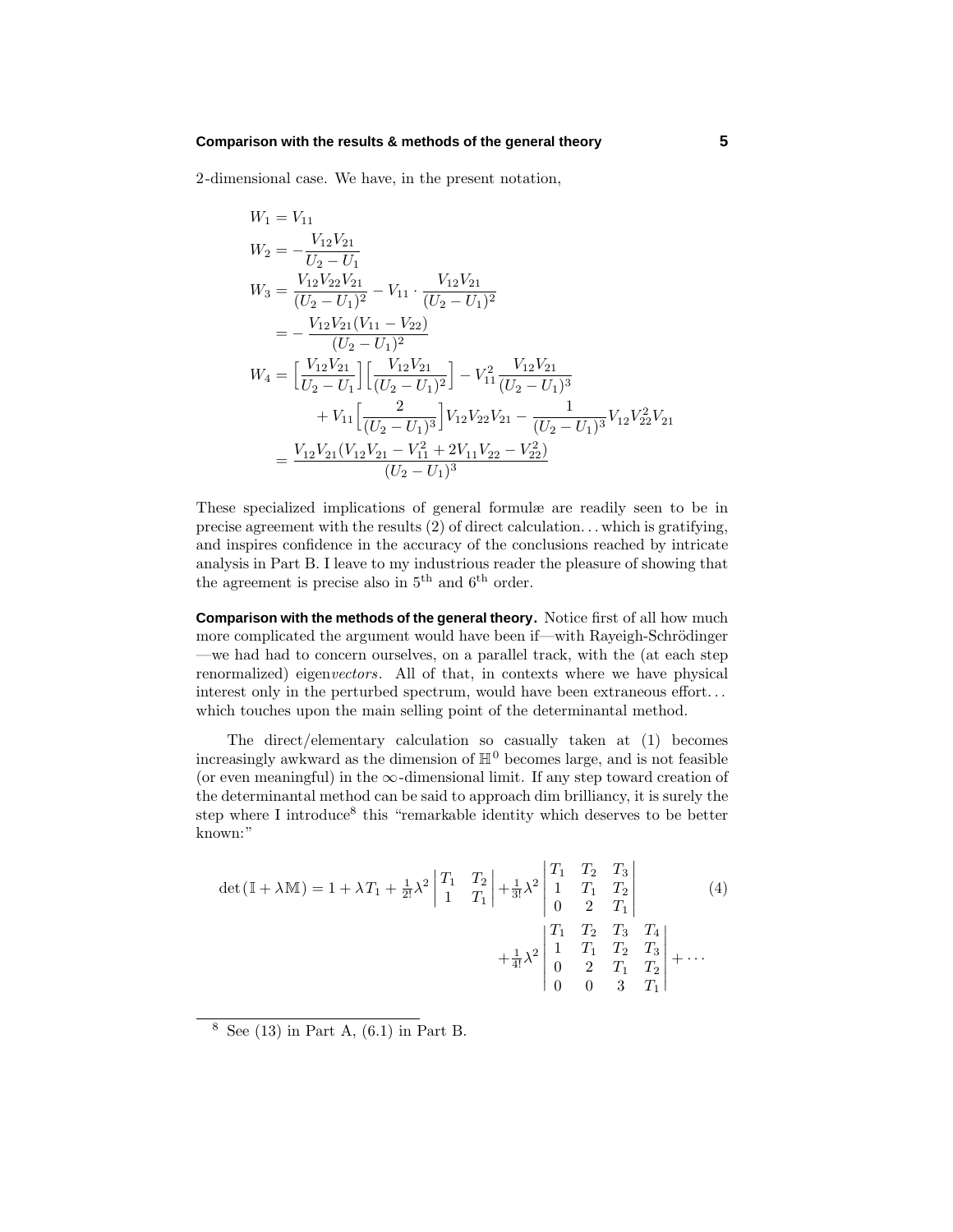### **6 Stark essentials of the determinantal method**

Here  $T_p \equiv \text{tr } \mathbb{M}^p$ . If M is  $N \times N$  then the series (3) can be shown to terminate at order  $\lambda^N$  by virtue of the Cayley-Hamilton theorem.

Though the statements

$$
\det(\mathbb{I} + \lambda \mathbb{M}) = 1 + \lambda \operatorname{tr} \mathbb{M} + \lambda^2 \det \mathbb{M}
$$

$$
\det \mathbb{M} = \frac{1}{2} \{ (\operatorname{tr} \mathbb{M})^2 - \operatorname{tr} \mathbb{M}^2 \}
$$

are quite frequently encountered, I have in fact never encountered the general proposition (4) in the literature. But it has played a recurrent role in my own writing for more than four decades. I take this opportunity to describe how (4) came to my attention, to sketch what I know of its history, and to allude to a few of its diverse applications.

**Historical note.** In  $1958$  I was at work on a document best forgotten,<sup>9</sup> and had encountered a nest of combinatorial problems rooted in what might be called "the chain rule to the  $n^{\text{th}}$ ": the problem of constructing the  $n^{\text{th}}$  derivative  $F^{(n)}(x)$  of a composite function  $F(x) \equiv f[g(x)]$ . Proceeding in naive ignorance of the classical literature, I had "discovered" that

$$
F^{(n)}(x) = \sum_{m=0}^{n} f^{(m)}[g] \cdot \sum (n; a_1, a_2, \dots, a_n) \{g'\}^{a_1} \{g''\}^{a_2} \cdots \{g^{(n)}\}^{a_n} \quad (5)
$$

where  $(n; a_1, a_2, \ldots, a_n) \equiv n!/(1!)^{a_1} a_1! (2!)^{a_2} a_2! \cdots (n!)^{a_n} a_n!$  and where  $\sum$  is subject to the constraints  $a_1 + a_2 + \cdots + a_n = m$  and  $a_1 + 2a_2 + \cdots + a_n = n$ . But the latter circumstance made (5) almost useless for my purposes. While on a trip to the math library to consult an article on the subject by A. Dresden<sup>10</sup> I happened—entirely by accident—upon

> **Advanced Problem 4782**. Proposed by V. F. Ivanoff, San Carlos, California: Given a composite function  $F(x) \equiv f[g(x)]$ . Denoting the *n*<sup>th</sup> derivative of  $f[g]$  by  $D^n f$ , and the derivatives of  $g(x)$  by  $g', g'', \ldots, g^{(n)}$ , show that

$$
F^{(n)} = \begin{vmatrix} g'D & g'''D & g'''D & \dots & g^{(n)}D \\ -1 & g'D & 2g''D & 3g'''D & \dots & \binom{n-1}{1}g^{(n-1)}D \\ 0 & -1 & g'D & 3g''D & \dots & \binom{n-2}{1}g^{(n-2)}D \\ 0 & 0 & -1 & g'D & \dots & \binom{n-3}{1}g^{(n-3)}D \\ \vdots & \vdots & \vdots & \vdots & \vdots & \vdots \\ 0 & 0 & 0 & 0 & \dots & -1 & g'D \end{vmatrix} f
$$

<sup>9</sup> "Foundations & applications of the Schwinger action principle," (Brandeis University doctoral dissertation, February 1960).

<sup>10</sup> Amer. Math. Monthely **50**, 9 (1943).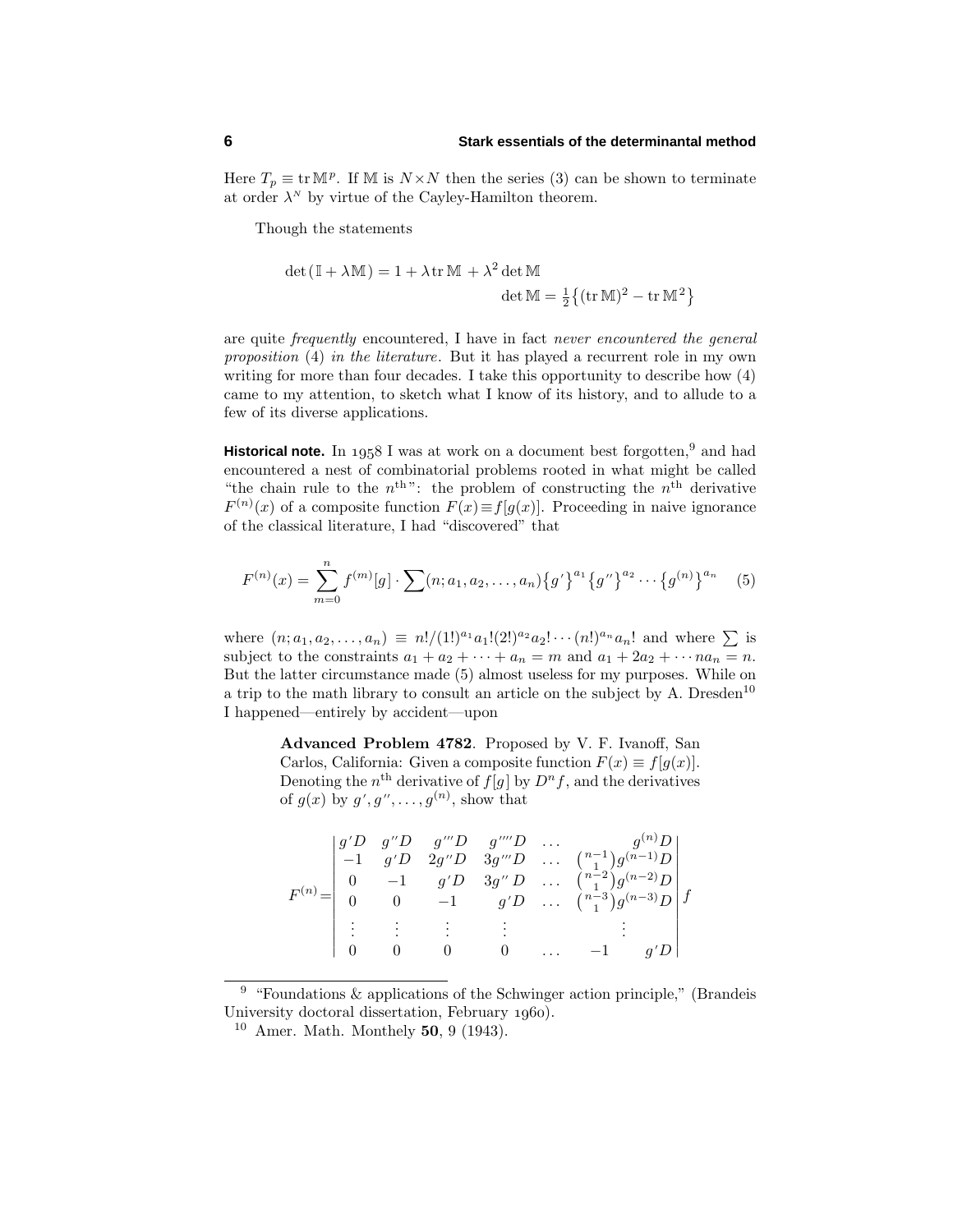## **Historical note 7**

I devised several alternative proofs of "Ivanoff's formula,"<sup>11</sup> and found that it served my needs—of which more in a moment—quite admirably.

Ultimately, a 2-page solution of Problem 4782 was published by one Frank Schmittroth of Oregon State University,  $12$  who mentions that "other formulas" for the  $n<sup>th</sup>$  derivative of a compound function are given in [Dresden, cited above]; M. McKiernan, Monthly **63**, (1956);E. P. Adams, Smithsonian Misc. Collection, **74**, 157 (1923); I. M. Ryzhik, Tables of Series, Products and Integrals, p. 20 (3<sup>rd</sup> edition 1957) [see  $\S 0.43$  "The  $n<sup>th</sup>$  derivative of a composite function" in I. S. Gradshteyn & I. M. Ryzhik  $(4^{rd}$  edition  $1065)$ ."

But unmentioned by Schmittroth is Faà di Bruno, to whom the authors of "Chapter 20: Combinatorial Analysis" in M. Abramowitz & I. Stegun's Handbook of Mathematical Functions  $(1965)$  attribute (5). Only recently have I been able to discover who Faà di Bruno ( $1825-1888$ ) was,<sup>13</sup> and that he wrote a variant of  $(5)$  into his *Traite Elementaire du Calcul* ( $1869$ ).

Abramowitz & Stegun present "Faà di Bruno's formula" at the bottom of page 823. At the top of page 824 one encounters a determinant of Ivanoff's design; i.e., of the design encountered in (4). But I have been unable to discover the point of that insertion, which appears to have passed over the heads also of Abramowitz & Stegun's other many readers. One encounters determinants of roughly that design also in Thomas Muir's A Treatise on the Theory of Determinants  $(1933)$ : see especially his Chapter XXI. But nowhere in that compendious volume do they appear—so far as I have been able to determine in connection with the description of the characteristic polynomial.

At various times I have used Ivanoff's formula to develop aspects of the statistical theory of cummulants, properties of Bell polynomials, properties of statistical mechanical partition functions, other things. I have used it to show, for example, that the Hermite polynomials

$$
H_n(x) = (-)^n e^{\frac{1}{2}x^2} \left(\frac{d}{dx}\right)^n e^{-\frac{1}{2}x^2}
$$

<sup>&</sup>lt;sup>11</sup> It is my impression that V. F. Ivanoff was a one of the community of retired mathematicians who find it amusing to submit problems/solutions to the Monthly; he had, in any event, been doing so several times a year for many years, but after 1961 his contributions ceased. Problem 4782 appears on page 212 of Amer. Math. Monthly **65** (1958).

<sup>12</sup> Amer. Math. Monthly **68**, 69 (1961). Apparently Schmittroth was the only person (other than myself) who was attracted by Ivanoff's problem; the usual notice that "solutions were submitted also by*...* " is absent. I was at CERN, thinking about other matters in  $1061$ , and did not learn of Schmittroth's solution until many years later.

<sup>13</sup> See footnote 8 in Part A.